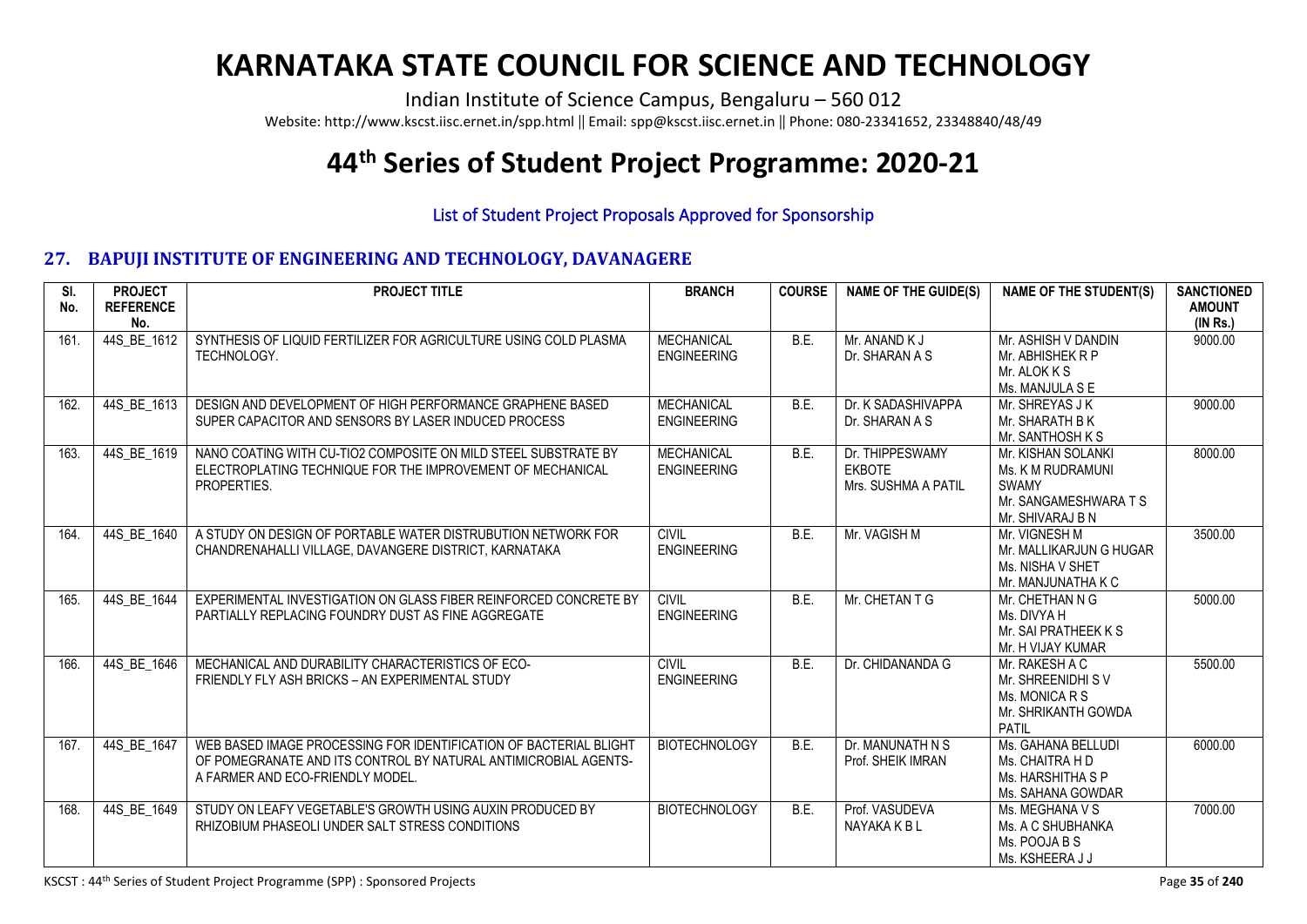| 169. | 44S BE 1657 | MONITORING OF BORDER INCRUSIONS FOR NATIONAL SECURITY                                    | <b>ELECTRONICS</b><br><b>AND</b><br><b>INSTRUMENTATIO</b><br>N ENGINEERING     | B.E. | Mr. MANJUNATH KG                                  | Mr. BHARAT BELAGAVI<br>Ms. PRIYADARSHINI B<br>Mr. BHARGAVA BP<br>Ms. KUSHALA R S                       | 5500.00 |
|------|-------------|------------------------------------------------------------------------------------------|--------------------------------------------------------------------------------|------|---------------------------------------------------|--------------------------------------------------------------------------------------------------------|---------|
| 170. | 44S BE 1658 | DEVELOPMENT OF PORTABLE NON INVASIVE VENTILATOR                                          | <b>ELECTRONICS</b><br>AND<br><b>INSTRUMENTATIO</b><br>N ENGINEERING            | B.E. | Ms. VISYA S<br>Ms. RAMYA ANNIGERE                 | Mr. MOHAMMED YUNUS M<br>Ms. BIBI AYESHA M D<br>Ms. SUNEETHA M M                                        | 5500.00 |
| 171. | 44S BE 1660 | HUMAN ACTION RECOGNITION & TRACKING                                                      | <b>INFORMATION</b><br><b>SCIENCE AND</b><br><b>ENGINEERING</b>                 | B.E. | Ms. REKHA BH<br>Ms. SUSHMA C                      | Mr. DHEERAJ KUMAR<br>Ms. NEETHU.HO<br>Mr. RADHE SHANKAR<br>Ms. AMBREEN SADAF MI                        | 4000.00 |
| 172. | 44S BE 1666 | ROBOTIC BASED COVID 19 PATIENT'S DATA ACQUISITION SYSTEM                                 | <b>INFORMATION</b><br><b>SCIENCE AND</b><br><b>ENGINEERING</b>                 | B.E. | Mrs. RANJANA B<br><b>JADEKAR</b><br>Ms. ROOPA D E | Ms. SHRILAXMI DIVAKAR<br><b>BHAT</b><br>Ms. DHANUSHREE G Y<br>Ms. YASHIKA PARVEEN K<br>Ms. MANDARA B C | 3500.00 |
| 173. | 44S BE 1670 | IOT BASED SMART EQUIPMENT FOR SAFETY                                                     | ELECTRICAL AND<br><b>ELECTRONICS</b><br><b>ENGINEERING</b>                     | BE.  | Dr. M S NAGARAJ                                   | Mr. S M P MAHIR KHADRI<br>Ms. CHANDANA A P<br>Ms. PALLAVI M SHET<br>Mr. PRAMODH C S                    | 5000.00 |
| 174. | 44S BE 1672 | SMART WASTE MANAGEMENT SYSTEM USING IOT                                                  | ELECTRICAL AND<br><b>ELECTRONICS</b><br><b>ENGINEERING</b>                     | B.E. | Prof. KARIBASAVARAJU<br>T S                       | Ms. ANUSHA.B<br>Ms. LEKHANA G P<br>Ms. B KAVYA<br>Ms. KIRANASHREE M S                                  | 5000.00 |
| 175. | 44S BE 1680 | MOTION BASED MESSAGE CONVEYER AND PRESCRIPTION REMINDER FOR<br><b>PARALYTIC PATIENTS</b> | <b>ELECTRONICS</b><br><b>AND</b><br><b>COMMUNICATION</b><br><b>ENGINEERING</b> | BE.  | Dr. JAYADEVAPPA B M                               | Ms. VANITHA J<br>Ms. SWATHI K R<br>Mr. RAHUL A HAVERI<br>Mr. SUJAY K R                                 | 7000.00 |
| 176. | 44S BE 1682 | AUTOMATIC ANESTHESIA USING HEART BEAT SENSOR                                             | <b>ELECTRONICS</b><br>AND<br><b>COMMUNICATION</b><br><b>ENGINEERING</b>        | B.E. | Mr. RANJITH PATIL N                               | Ms. IMPU D M<br>Mr. ABHISHEK A<br>Ms. SRUSTI M S<br>Ms. CHANDANA H N                                   | 7000.00 |
| 177. | 44S BE 1689 | MACHINE LEARNING APPROACH TO PREDICT ALZHEIMER'S DISEASE BASED<br>ON MMSE METRICS        | <b>COMPUTER</b><br><b>SCIENCE AND</b><br><b>ENGINEERING</b>                    | B.E. | Prof. S B MALLIKARJUNA                            | Ms. BINDU RAVISHANKAR<br>Ms. ANU BAI B<br>Ms. RAMYASHREE G T<br>Mr. PUJAR NAVEEN KUMAR                 | 4000.00 |
| 178. | 44S BE 1691 | SMART SUPERVISION SYSTEM FOR COVID PREVENTION AND CONTROL                                | <b>COMPUTER</b><br><b>SCIENCE AND</b><br><b>ENGINEERING</b>                    | B.E. | Dr. NIRMALA C R                                   | Ms. CHANDANA LAXMI H<br>Mr. KARTHIK G M<br>Ms. MANASA S<br>Ms. SHEETAL P                               | 6000.00 |
| 179. | 44S BE 1692 | MISSING PERSON DETECTION USING AI                                                        | <b>COMPUTER</b><br><b>SCIENCE AND</b><br><b>ENGINEERING</b>                    | B.E. | Mr. ARUN KUMAR G H                                | Mr. BASAVARAJ L P<br>Mr. VIJAYKUMAR D<br><b>DAMODAR</b><br>Mr. SURENDRA K V<br>Mr. MANOHAR R           | 3500.00 |
| 180. | 44S BE 1697 | IOT BASED AUTOMATED DRIP IRRIGATION SYSTEM                                               | <b>COMPUTER</b><br><b>SCIENCE AND</b><br><b>ENGINEERING</b>                    | BE.  | Prof. ANUCS                                       | Mr. ROHAN MAGANAHALLI<br>Ms. SUNAYA MUDEGOUDRU<br>Ms. DEEPTI G S<br>Mr. KANNAIYA KUMAR                 | 6000.00 |